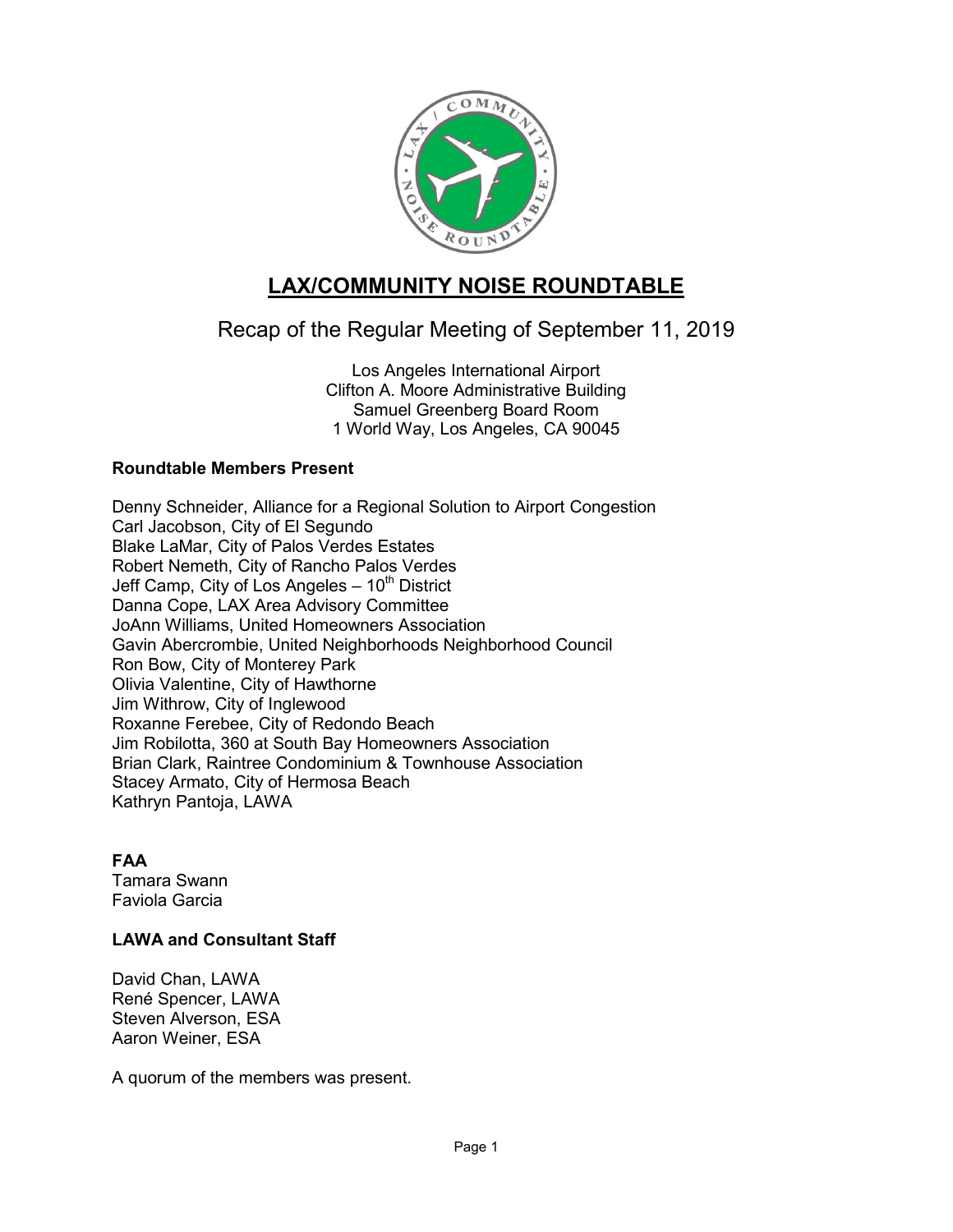## **1. Welcome/Review of the Meeting Format**

Roundtable Facilitator Steve Alverson welcomed the members and the public, and indicated his role was to ensure all participants stay on topic so that the meeting stays on schedule.

#### **2. Call to Order, Pledge of Allegiance, and Identification of Those Present**

Chairman Schneider called the meeting to order and asked Roundtable members to introduce themselves.

## **3. Comments from the Public**

Chairman Schneider called for public comments. A representative from the Santa Monica Canyon Civic Association commented that sometimes she hears near-constant aircraft noise, but at other times does not hear any noise, despite observing similar numbers of aircraft flying overhead. She requested that more airlines and pilots practice quiet flying techniques over the communities that immediately surround LAX.

Later in the meeting, Chairman Schneider solicited additional comments from members of the public that arrived late. One resident of West Adams and three residents of the City of Inglewood commented on the increase of aircraft noise over their communities as well as the health risks and quality of life impacts associated with noise pollution. The residents from Inglewood commented that they did not qualify for the sound insulation program and, therefore, are subject to consistent aircraft noise disruption. One of the residents requested that the FAA acknowledge the ongoing overhead aircraft noise and suggest solutions.

#### **4. Election and Appointment of 2nd Vice Chair**

Member Cope reported that no nominations were submitted for the position of  $2^{nd}$  Vice Chair. At Chairman Schneider's request, nominations will continue to be accepted and, voting and appointment of the  $2^{nd}$  Vice Chair would be deferred and brought forward at the next Roundtable meeting.

#### **5. Roundtable 101 Educational Briefing**

Mr. Steve Alverson provided an overview of the Roundtable's main characteristics. The topics he covered included: Roundtable meeting conduct; funding and technical support for the Roundtable; the various Roundtable stakeholders; realities of tackling aircraft noise issues; current bylaws; and guidelines for effective Roundtable participation.

Member Camp encouraged other Roundtable members to regularly review the Airport Noise Reports.

The complete presentation related to "Roundtable 101 Educational Briefing" can be found on the Roundtable webpage at [http://www.lawa.org/LAXNoiseRoundTable.aspx.](http://www.lawa.org/LAXNoiseRoundTable.aspx)

#### **6. Report from LAX Metroplex/Wide Area Ad Hoc Committee**

Member Camp, as the Acting Ad Hoc Committee Chair, briefed the Roundtable on the Ad Hoc Committee report. He reviewed the altitude trends at DAHJR between 1 AM and 5 AM, and noted noticeable improvement as of March 2019 when the FAA agreed to assign a minimum altitude of 6,000 ft. to flights passing through this waypoint during this time period. He also noted that due to a recent lawsuit filed against the FAA by the City of Los Angeles,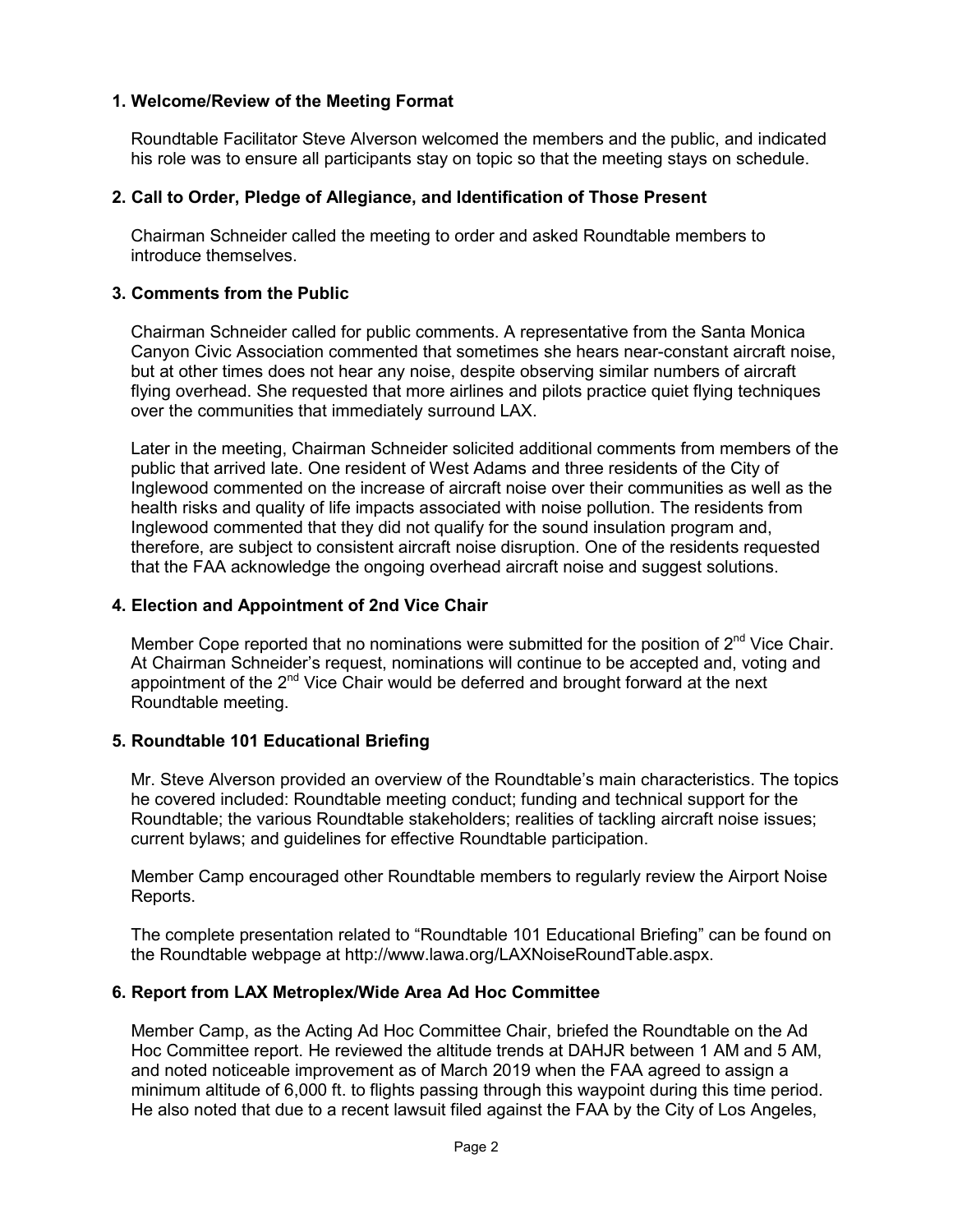FAA representatives are not able to participate in Roundtable discussions regarding the North Downwind Arrival until the lawsuit is resolved. He added that the FAA can still continue working on improving the altitudes at DAHJR between 1 AM and 5 AM as this effort was started before the lawsuit was filed.

The complete presentation related to "Report from LAX Metroplex/Wide Area Ad Hoc Committee" can be found on the Roundtable webpage at [http://www.lawa.org/LAXNoiseRoundTable.aspx.](http://www.lawa.org/LAXNoiseRoundTable.aspx)

## **7. Status Update on Roundtable Facilitator Contract**

LAWA staff, Mr. David Chan, noted that the Roundtable Facilitator contract is approaching expiration at the end of this year. Mr. Chan reported that the RFP for the Roundtable Facilitator contract was released on August  $19<sup>th</sup>$  and that interested contractors would have 30 days to reply. No proposals had been received at the time of this Roundtable meeting.

Mr. Chan explained that after the RFP submission period has concluded, the Evaluation Committee would review the proposals and conduct oral interviews to determine the best firm to provide this service. The evaluation panel members include Ron Bow, David Chan, Kathryn Pantoja, LAWA Deputy Executive Director Samantha Bricker, and Gabby Pacheco from LAWA Community Relations Division.

Once the best firm is determined, LAWA will go to the board to request approval to award the contract to that particular firm. Mr. Chan stated that LAWA hopes to have a new contract in place before the end of the year.

#### **8. Status Update on Technical Feasibility & Noise Evaluation of Community Proposal for North Downwind Arrival Route and Scheduling a Roundtable Meeting to Discuss Study Results**

LAWA staff, Mr. David Chan, reported that three sub-consulting firms submitted proposals for conducting this study: ESA, CSDA, and HMMH. LAWA selected CSDA to work on this project and issued a Notice to Proceed to initiate the work on September 10, 2019. The study includes four main tasks: Task 1: Feasibility of the Two Alternatives; Task 2: Noise Evaluation of the Two Alternatives; Task 3: Presentation of Feasibility and Noise Evaluation findings; and Task 4: Prepare a Summary Report.

Member Bow inquired whether the study would involve reaching out to the San Gabriel Council of Governments and the Gateway Cities Council of Governments to see how they would receive the Community Proposal as it has the potential to shift noise to communities that are not on the Roundtable. Ms. Kathryn Pantoja explained that, since this is just a proposal, no community engagement would occur as a part of the Technical Feasibility and Noise Analysis work. She added that the Roundtable would need to decide what actions to take with regard to public outreach depending on the outcome of the study.

Member Clark inquired whether the consultants would provide adjustments to the original proposal to make the proposed changes more feasible. Ms. Pantoja noted that the study does not include developing alternative routes or making adjustments to the original proposal.

Mr. Chan noted that the study is expected to be completed in approximately 2 months and asked that the Roundtable provide LAWA with the flexibility to schedule the meeting either for November or December to discuss the study results. Members agreed.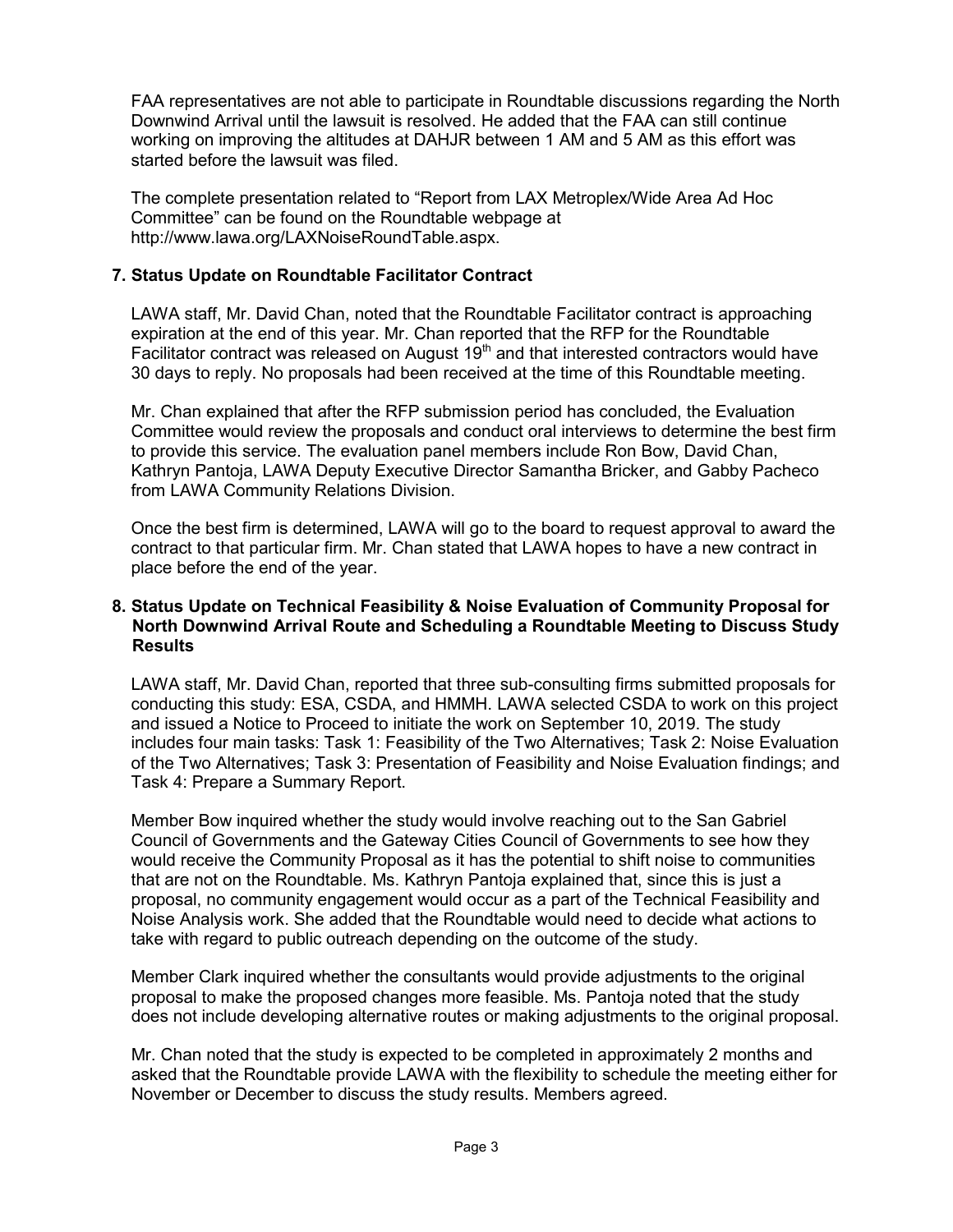## **9. Introducing LAX Fly Quiet Program**

LAWA staff, Ms. René Spencer, provided an overview of the proposed LAX Fly Quiet Program that is scheduled for implementation at LAX by the start of 2020. Ms. Spencer explained that the LAX Fly Quiet Program would establish a monitoring and recognition system to encourage airlines to operate as quietly as possible. This Program is similar to the ones already in place at other airports including OAK, ORD, SAN, SEA, LHR, and SFO. However, Ms. Spencer explained that the LAX Fly Quiet Program would differ from those already in place by including bonus points for operators who put forth additional efforts to reduce noise.

Member LaMar suggested that there be some sort of financial incentive built-in to the program to encourage more airline participation and engagement with the program.

Member Clark suggested that the results of the program be made publically available so that community members are aware of which airlines cause the most noise.

Member Bow recommended that FAA air traffic controllers also be involved in the Program.

The complete presentation related to "Introducing LAX Fly Quiet Program" can be found on the Roundtable webpage at [http://www.lawa.org/LAXNoiseRoundTable.aspx.](http://www.lawa.org/LAXNoiseRoundTable.aspx)

## **10. Work Program C1 – Briefing on Santa Clara/Santa Cruz Roundtable**

Mr. Steve Alverson briefed the Roundtable on the Santa Clara/Santa Cruz Airport Community Roundtable (SCSC Roundtable) as part of the LAX Roundtable's Work Program C1. Mr. Alverson explained that when the FAA instituted the Next Generation Aircraft Transportation System (Next Gen) at airports in that region, surrounding communities who previously were not affected by aircraft operations are now inundated with aircraft noise. Since no venue existed for the community to talk to the FAA, two temporary committees were formed: the Select Committee (SFO) and the Ad Hoc Advisory Committee (SJC). These committees created recommendations, provided them to the FAA, and dissolved thereafter.

However, in 2018, due to the ongoing aircraft noise complaints and demand for engagement with the FAA, the SCSC Roundtable was formed as a permanent committee. The SCSC Roundtable consists of representatives from thirteen regional jurisdictions including two counties and eleven cities. Mr. Alverson reported that the SCSC Roundtable has been meeting on a monthly basis, but recently decided to move to an every-other-month schedule.

Mr. Alverson summarized some of the noise issues that the SCSC Roundtable is currently dealing with the FAA's implementation of the Select Committee and Ad Hoc Advisory Committee's recommendations, changes to the SJC LOUPE FIVE departure procedure, and monitoring Instrument Flight Procedures (IFP) Gateway to identify flight procedure changes that may be problematic.

The complete presentation related to "Work Program C1 – Briefing on Santa Clara/Santa Cruz Roundtable" can be found on the Roundtable webpage at [http://www.lawa.org/LAXNoiseRoundTable.aspx.](http://www.lawa.org/LAXNoiseRoundTable.aspx)